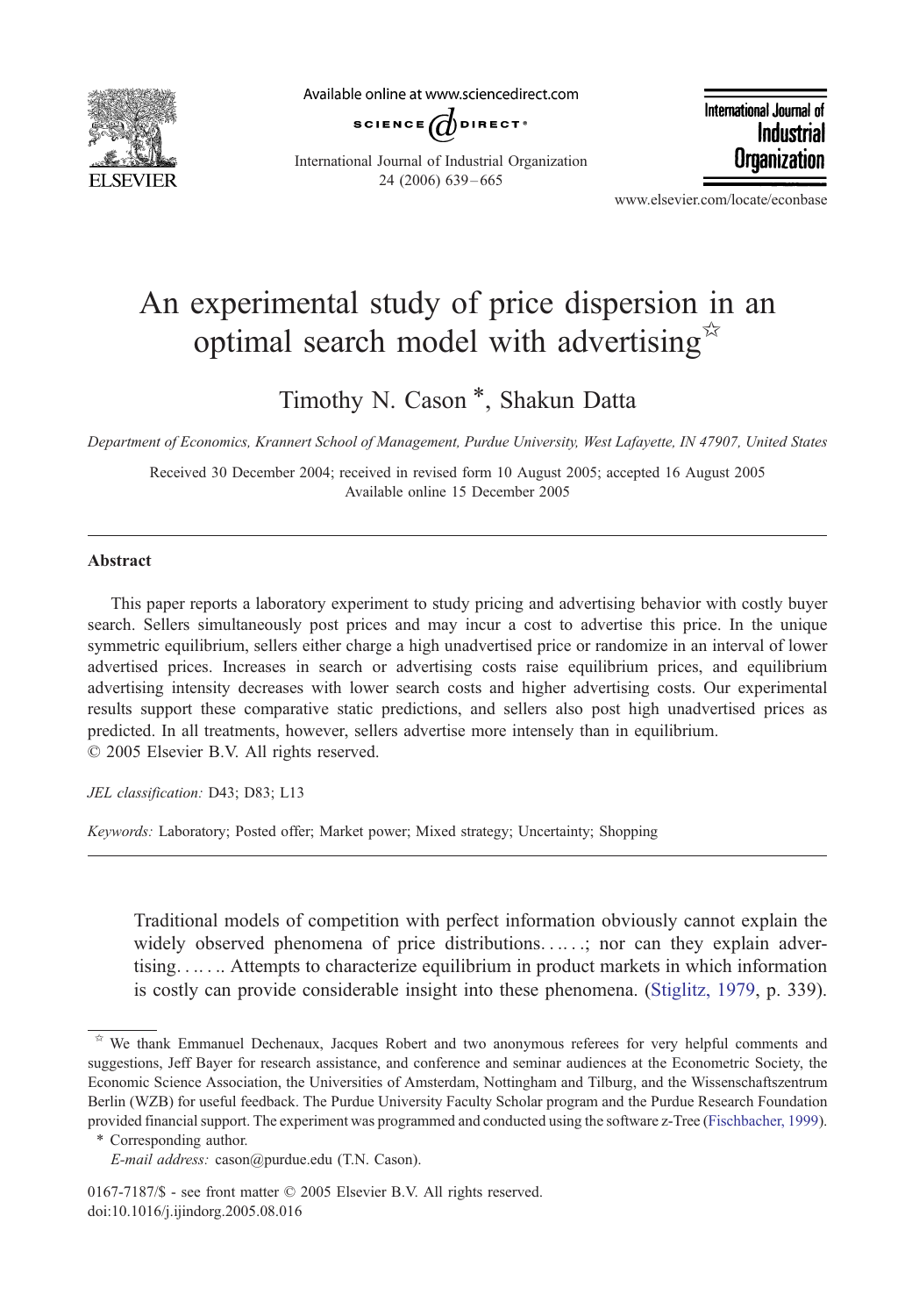## 1. Introduction

Costly information acquisition has remained an important topic of economic research since Sti[gler \(1961\). On](#page--1-0)e principal goal of this literature has been to explain nontrivial wage and price dispersion as a stable equilibrium outcome when one or both sides of the market have imperfect information. Economists have developed numerous versions of equilibrium search models citing the role of search frictions (Re[inganum, 1979\), i](#page--1-0)nformation asymmetries (Var[ian, 1980\),](#page--1-0) differing production costs (Sal[op, 1973\), di](#page--1-0)ffering consumer search costs (Sta[hl, 1989, 1996\) an](#page--1-0)d ex post consumer heterogeneity (Bu[rdett and Judd, 1983\) an](#page--1-0)d other reasons for the failure of the "law of one price".

Although theorists established the relationship between search, incomplete information and price distribution many years ago, these models are gaining renewed significance as search costs and technologies are being transformed by emerging Internet-based markets. Search models can provide an equilibrium explanation for the persistent price dispersion observed in essentially homogenous product markets (Baye and Morgan, 2001; Brynjolfsson and Smith, 2000; García-Gallego et al., 2004).<sup>1</sup> Search models can also provide guidance to help answer important public policy questions, both for formulating the basic principles of the policy and for allocating resources efficiently to implement them. For instance, various consumer protection regulations stipulated by the Federal Trade Commission are aimed towards curbing the harms of imperfect information.

Despite the normative and academic significance of these models, however, their application in actual policy resolutions has been somewhat limited. The reason is twofold (Gr[ether et a](#page--1-0)l., 1988). First, these models are highly sensitive to their assumptions of information acquisition and dissemination. As with many models in Industrial Organization, their assumptions tend to be quite stylized and often unrealistic. Second, the predictive power of many of these models has not been tested directly. The lack of suitable field data impairs traditional empirical analysis. Experimental methods, on the other hand, can provide some direct empirical evidence. They isolate the relevant parameters to assess their impact and therefore provide clear tests of the predictive properties of these models. Moreover, laboratory microeconomies are "real" economic systems that are behaviorally much richer than those parameterized in theory. Therefore, although a theory that performs well in the lab may not have complete external validity, it does pass what S[mith \(1982\)](#page--1-0) refers to as a "nontrivial test". Laboratory data are also untainted from the various complicating factors that plague field data such as reputation formation, beliefs regarding delivery reliability or other quality attributes, and brand proliferation.

This paper reports a laboratory study of price advertising when consumers can engage in costly search. The basic framework for the study is derived from Ro[bert and Stahl \(1993\), wh](#page--1-0)o introduced optimal search to Bu[tters's \(1977\)](#page--1-0) advertising model. Our results support the model's comparative static predictions; for example, increases either in search costs or advertising costs are reflected in higher equilibrium prices. Prices are also dispersed as predicted, approximately in the equilibrium range. The proximity of the predicted and observed behavior is surprising in this environment not only because of the complexity of the decisions (both pricing and advertising) made by the sellers, but also because the equilibrium prediction involves dispersed prices. As discussed in the Conclusion, however, this strong support for the model does not extend to more challenging environments with nonoptimal search behavior exhibited by human buyers (reported in a companion paper, Ca[son and Datta, 2005\).](#page--1-0)

<sup>1</sup> Ba[ye et al. \(2004\)](#page--1-0) document that price dispersion exists even on price comparison sites on the Internet. For instance, the highest price for a consumer electronics product is on average 57 percent above the lowest available price.